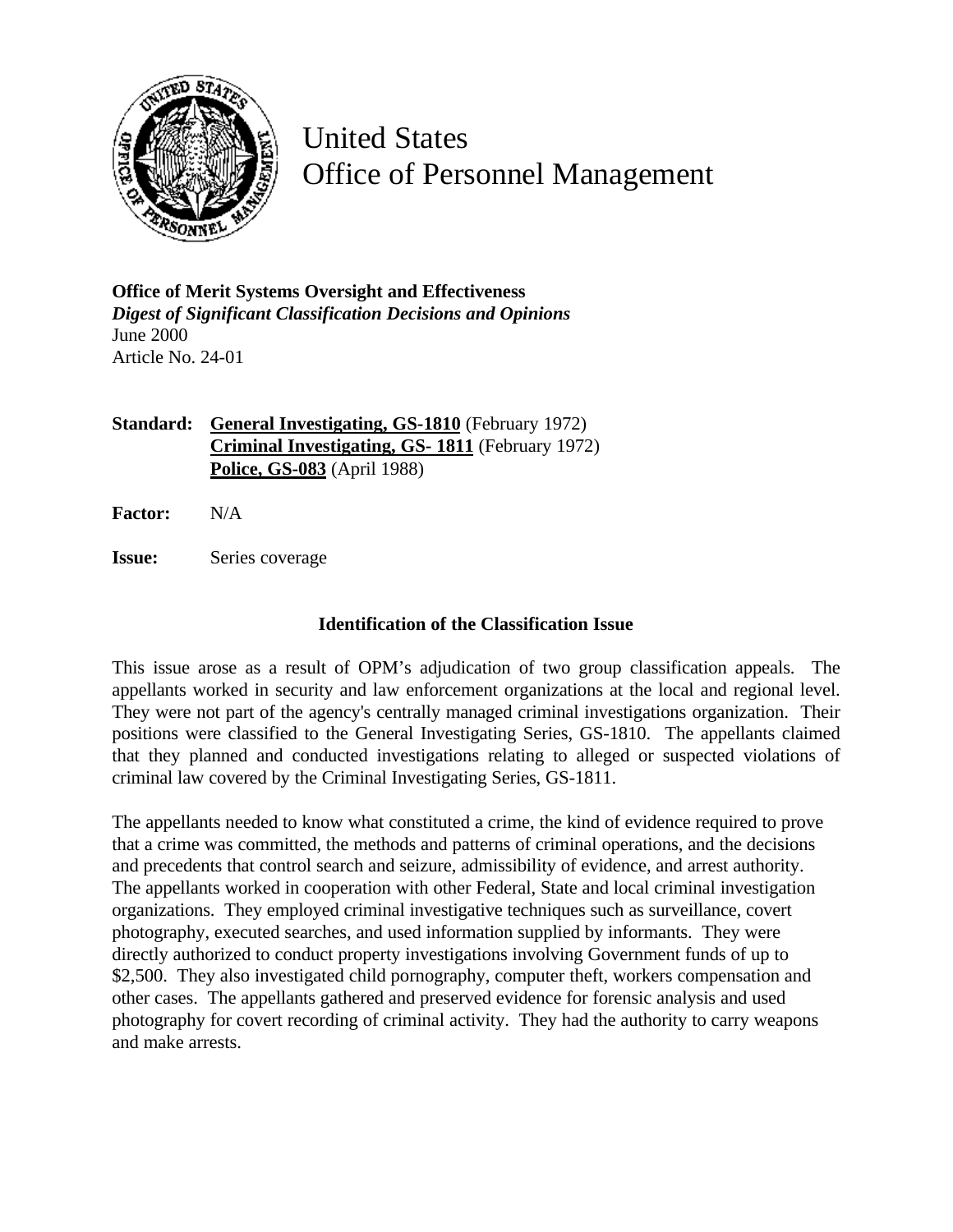## **Resolution**

The Grade-Level Guides for Classifying Investigator Positions (GS-1810/1811 Guide) list specific knowledge, skills, and abilities that distinguish GS-1810 and GS-1811 positions. OPM found that the appellants spent all of their time investigating criminal or potentially criminal violations of Federal law. Given these facts, OPM found the positions were excluded from the GS-1810 series.

However, OPM also found that the mission and functions assigned to the appellants' organizations and, therefore their positions, did not support their claim that they performed criminal investigations within the meaning of the GS-1811 series. The agency's criminal investigations service was responsible for investigating actual, suspected, or alleged major criminal offenses. In contrast, activities and regional offices (local) were authorized to maintain limited investigative capability for resolving minor offenses punishable by confinement of one year or less. An internal agency instruction stipulated that local investigators were permitted to investigate major crimes when the criminal investigations service declined jurisdiction. However, certain matters had to be referred to that service, including such cases as loss of ordnance, narcotics, dangerous drugs or controlled substances; incidents of aberrant sexual behavior involving force/coercion or when children were involved; and thefts of minor amounts of personal property when ordnance, contraband, or controlled substances were involved. The instruction stated that local off-base investigative activities were limited to minor offenses and to the immediate area surrounding the installation and off-base housing areas. However, this policy did not restrict such functions as preventing the escape or loss of identity of suspected offenders, preserving crime scenes, and ensuring the integrity of physical evidence.

The distinction between high level police work, discussed in the Grade Evaluation Guide for Police and Security Guard Positions (GS-083/085 Guide) as detective assignments, and lower level criminal investigating work can be difficult to make because the case work is often similar. OPM determined that the GS-1810/1811 Guide had to be read in conjunction with the information contained in the more recently issued GS-083/085 Guide. That Guide clarifies that the GS-1811 series covers positions primarily responsible for investigating alleged or suspected *major offenses or violations of specialized laws of the United States*. While agency policy typically required the criminal investigations service's involvement in violent crimes, this did not mean that the GS-1811 series alone covered all such crimes within its occupational definition. The GS-083/085 Guide defines major crimes found in the GS-1811 occupation as a capital crime, those involving prescribed monetary values, or others that may vary in different jurisdictions. Level 1-4 in the GS-083/085 Guide specifically includes investigating violent crimes and conducting long-term investigations, within the meaning of the GS-083 occupation. Therefore, OPM found that higher level detective work in the GS-083 series was very similar to the appellants' assignments.

Both guides recognize employees in the GS-083 and GS-1811 occupations frequently help one another. GS-1810/1811 Guide grade level distinctions are based on primary case agent responsibility. Helping in a case by executing warrants, conducting surveillance, and conducting interviews has no particular impact with respect to determining the grade level of an investigator's